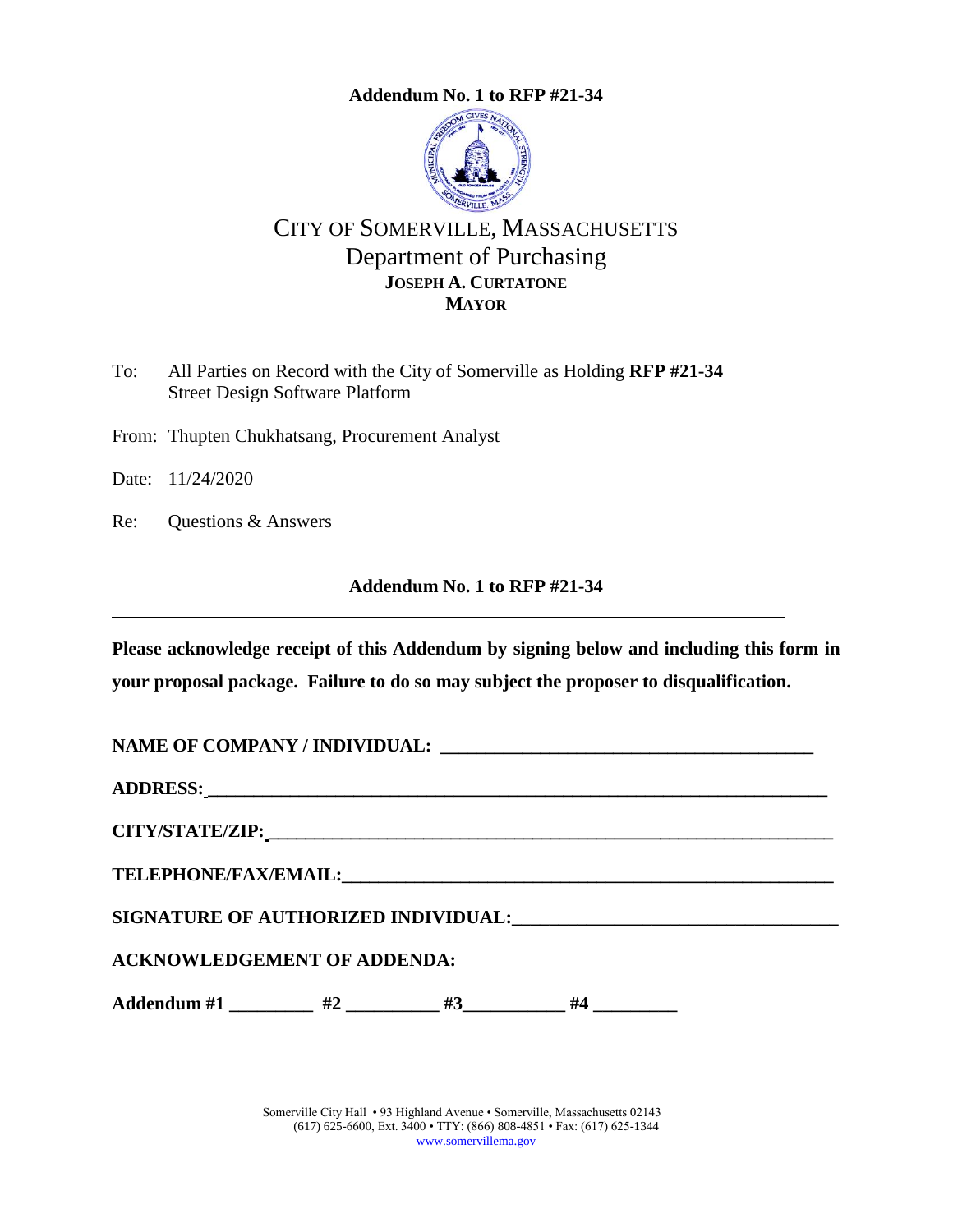### **Questions & Answers:**

#### **1) How many users will use the Street Design Software Platform? Who will be the main user of it? (Engineers, Employees of the City, etc.)**

The city prefers a platform that does not limit the number of users. However, the main users of the platform will be the Mobility Division and the Engineering Division, including approximately 10 people.

#### **2) Will the platform have public facing sections or is it for internal use only?**

A platform that includes a public commenting feature and that allows street designs to be viewed by the public would be beneficial, but is not required. If not included, the platform must have the ability to export images of street designs so they can be shared publicly.

**3) What is the variety of internal and external sources mentioned in the scope of work section? Which applications and systems are used to host and create data? For example, to determine if an API level integration is possible, we need to understand how existing City Traffic and City GIS data are stored and which systems/applications are used. If existing data is stored in a file format, and no applications are used, import/export functionality can be developed, but technically, API level integration cannot be developed.**

The city will provide GIS data, such as the bike network, Turning Movement Counts, and Automatic Traffic Recorder Courts in shapefile format. These sources are not expected to have API level integration. External sources include publicly available third party data including General Bikeshare Feed Specification (GBFS) and General Transit Feed Specification (GTFS), where API level integration would be beneficial.

#### **4) What is the City of Somerville's budget for this project?**

The City of Somerville does not have a set budget in mind for this project, which would depend on the specific proposal and functionality included in the platform. This RFP Process will help determine the appropriate budget for this project.

#### **5) Given the Thanksgiving holiday and our dependency on the responses to these questions in order to submit the best proposal possible, we request a 1 week extension of the RFP deadline.**

Unfortunately, due to project constraints, the City of Somerville cannot offer an extension of the RFP deadline.

Proposals are still due by **2PM, Wednesday, December 2nd, 2020.**

As a convenience, vendors are able to submit responses remotely via [www.bidexpress.com](http://www.bidexpress.com/) as referenced in the RFP package.